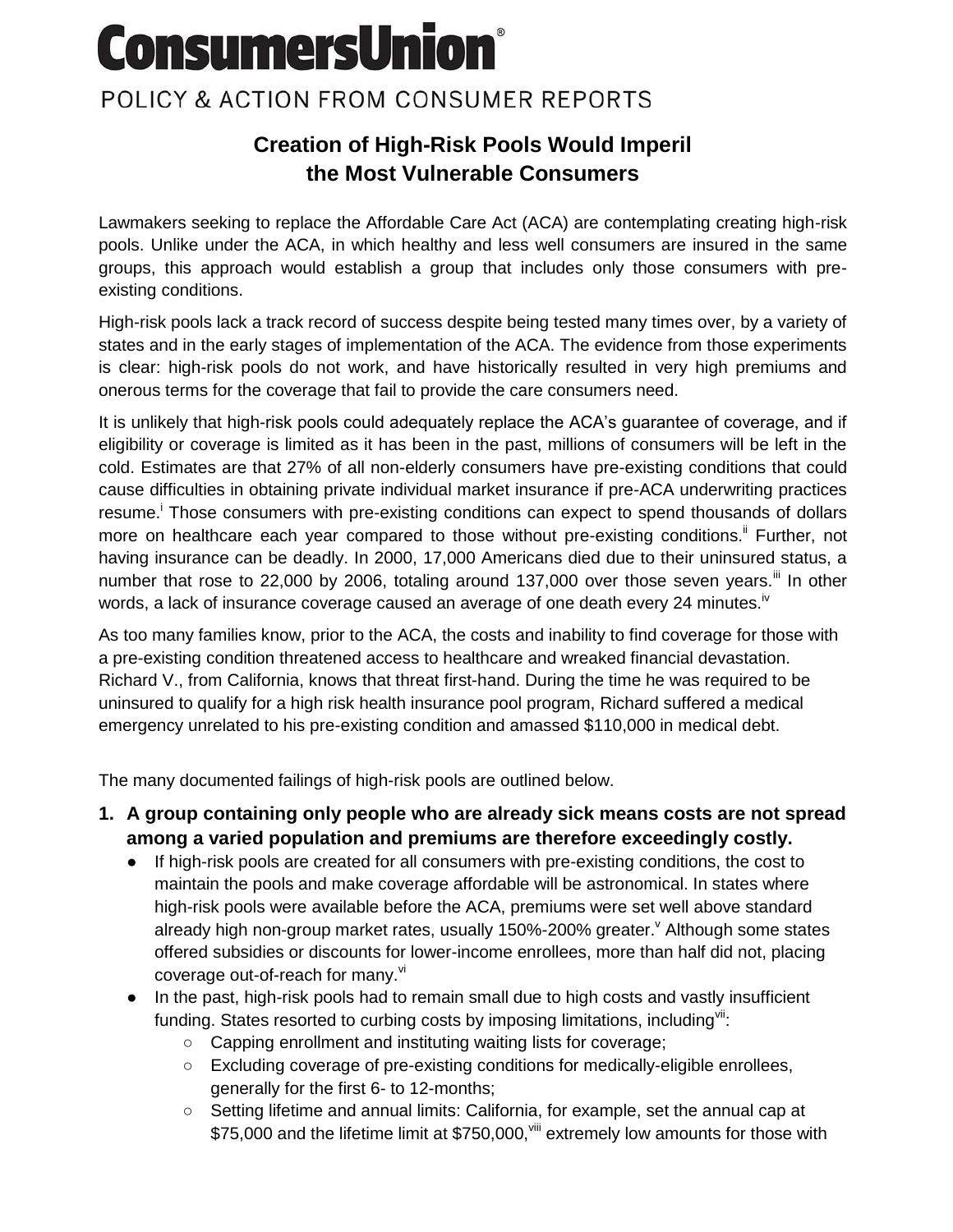cancer and other life-threatening conditions, leaving patients severely underinsured;

- $\degree$  Setting high deductibles, in some cases as high as \$25,000,<sup>ix</sup> requiring patients to cover much more costs out-of-pocket;
- Limiting the duration of time in which a consumer could be enrolled in coverage;
- Prohibiting enrollment of policyholders' family members; and
- Requiring that consumers first be denied general health insurance, a process which can cause life-threatening delays and be difficult to prove.

#### **2. High-risk pools would leave many Americans uninsured altogether.**

- Historically, high-risk pools were severely under-funded, necessitating long waiting lists and very high premiums.
- Prior to the ACA, nationally, just *5%* of those eligible for high-risk pools were actually enrolled.<sup>x</sup>
- In real numbers, before the ACA, across the 35 states offering high-risk pools, only 226,000 consumers were actually enrolled. $x_i$
- When high-risk pools rely on waiting periods (frequently, up to 6 months to a year), consumers with pre-existing conditions who need care must make an untenable choice between foregoing care--and risking their health--or incurring medical debt.
- Consumers that remain uninsured still must eventually seek care; when they do, they must shoulder the full cost of their care. What they cannot afford is paid for by providers (as uncompensated care), taxpayers (through government-funded programs such as DSH), and perhaps even by higher premiums among the insured.<sup>xii</sup>

### **3. A national high-risk pool could cost trillions of dollars and is unlikely to improve the general affordability of healthcare.**

- Prior to establishing the ACA's Pre-Existing Condition Insurance Plan (PCIP), the 35 states operating high-risk pools sustained net losses of \$1.2 *billion* in 2011 alone and covered only about 226,600 consumers.<sup>xiii</sup> Estimates in 2008 concluded that financing a national high-risk pool could cost more than **\$1 trillion over ten years**, far more than has been offered in any ACA replacement proposal to date.<sup>xiv</sup> Updated to reflect current healthcare costs, a more revised estimate would likely be well above \$1 trillion.
- If federal subsidies fall short, states would either need to make up the shortfall with their own funding, or scale back coverage, limit eligibility or close enrollment.
- Decades of experience showed that funneling people into high-risk pools did not result in affordable healthcare for other people in those states.

Consumers Union is the policy and advocacy arm of Consumer Reports. Consumer Reports is the world's largest independent product-testing organization. Founded in 1936, Consumer Reports has over 8 million subscribers to its magazine, website, and other publications. Its advocacy division, Consumers Union, works for health reform, food and product safety, financial reform, and other consumer issues in Washington, D.C., the states, and in the marketplace